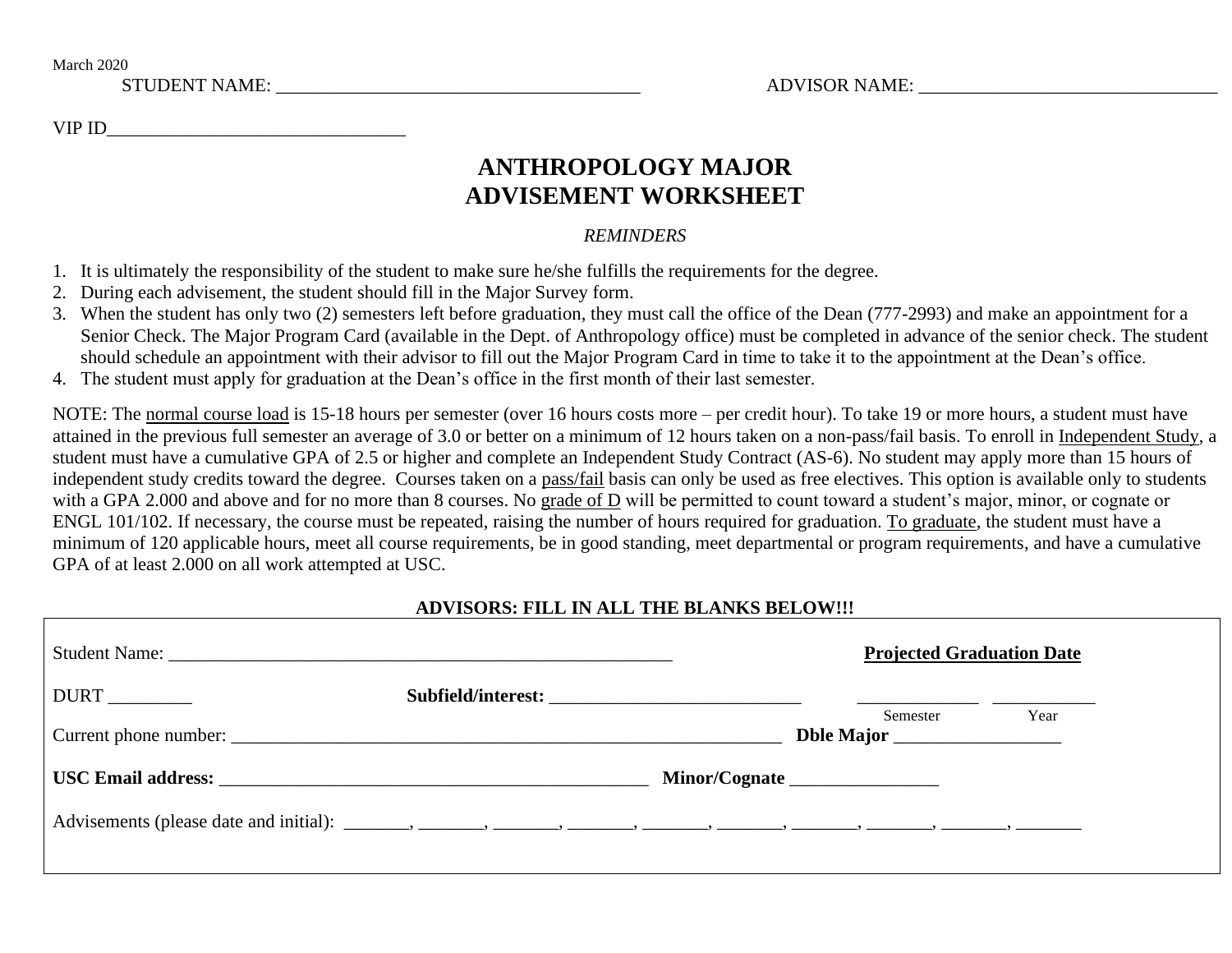March 2020

### **B.A. DEGREE REQUIREMENTS, COLLEGE OF ARTS AND SCIENCES GENERAL EDUCATION REQUIREMENTS**

| <b>CAROLINA CORE REQUIREMENTS:</b>                                                                                                                                                                                      |                                                                                                                                                                                                                                                                |
|-------------------------------------------------------------------------------------------------------------------------------------------------------------------------------------------------------------------------|----------------------------------------------------------------------------------------------------------------------------------------------------------------------------------------------------------------------------------------------------------------|
| Group I: EFFECTIVE, ENGAGED, AND PERSUASIVE<br>$COMMUNICATION = (WRITING) (CMW)$<br>(Must have grade of C or higher or retake)<br>Credit<br>Grade<br><b>ENGL 101</b>                                                    | Credit Grade<br>Group 6: GLOBAL CITIZENSHIP & MULTICULTURAL<br><b>UNDERSTANDING: SOCIAL SCIENCE (GSS)</b><br>May count one course from major PREREQUISITES<br>One course must be CORE                                                                          |
| <b>ENGL 102</b>                                                                                                                                                                                                         |                                                                                                                                                                                                                                                                |
| Group 2: ANALYTICAL REASONING &<br>PROBLEM SOLVING (ARP)<br><b>CORE Courses Only!</b><br>Choose any 2 from:<br>MATH 122/141/142/170/<br>172/174<br>PHIL 114 (was 110)<br>PHIL 115 (was 111)<br>STAT 110/112/201/205/206 | <b>Group 7: AESTHETIC &amp; INTERPRETIVE</b><br>UNDERSTANDING (AIU) MUST come from the CORE<br>(Fine Arts OR Literature)<br>Group 8: HUMANITIES & FINE ARTS (AIU) - Any Humanities/Fine                                                                        |
| CSCE 101/102/145<br><b>GEOG 105</b>                                                                                                                                                                                     | <b>Arts Course</b>                                                                                                                                                                                                                                             |
| Group 3: SCIENTIFIC LITERACY (SCI)<br>ASTR/BIOL/CHEM/ENVR/MSCI/PHYS/ANTH 161/& OTHERS!<br>Two 4-hour lab courses. Both must be CORE                                                                                     | GROUP 9: OVERLAY – ALL must be CORE**Always Check Website!<br>A.) EFFECTIVE, ENGAGED & PERSUASIVE COMMUNICATION<br>(SPEECH) (CMS): PHIL 213/PHIL 325/SAEL 200/SPCH 140/<br>SPCH 213/SPCH 230/SPCH 260 (See Foundational Courses for more)                      |
| Group 4: GLOBAL CITIZENSHIP & MULTICULTURAL<br>UNDERSTANDING: FOREIGN LANGUAGE (GFL)<br>(Proficiency through 122)                                                                                                       | B.) INFORMATION LITERACY (INF): ENGL 102/LIBR 101/SLIS 202/<br><b>STAT 112 (See Foundational Courses for more)</b><br>(not particularly used anymore)                                                                                                          |
| Group 5: GLOBAL CITIZENSHIP & MULTICULTURAL<br>UNDERSTANDING: HISTORICAL THINKING (GHS)<br>United States 111/112<br>Non-US History<br>(Both Courses: ONLY at the 100-level)                                             | C.) VALUES, ETHICS, & SOCIAL RESPONSIBILITY (VSR): BIOL 208/<br>CPLT 150/ CSCE 390/ HIST 108/LING 240/PHIL 103/ PHIL 211/PHIL 213/<br>PHIL 320/PHIL 321/PHIL 322/PHIL 324/PHIL 325/POLI 201/POLI 302/<br>POLI 303/POLI 304/RELG 205/SAEL 200/SPCH 213<br>NOTE: |
|                                                                                                                                                                                                                         | the company of the company of the                                                                                                                                                                                                                              |

**(2 of 3 Overlay Courses can fulfill General Education requirements and one must stand alone – but cannot be used in the Major/Cognate/Minor)**